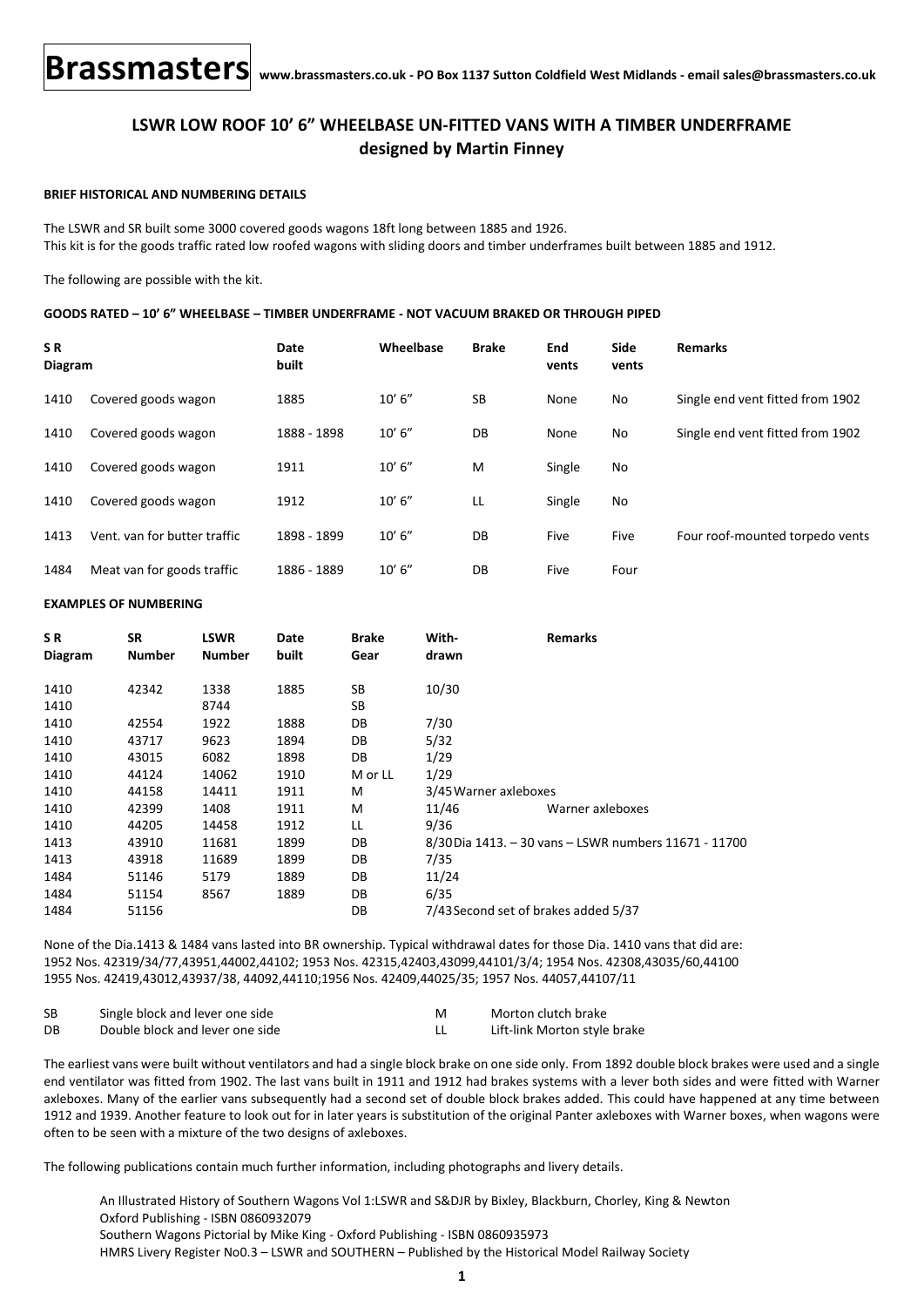## **CONSTRUCTION**

Open out all holes to the required size. For small components this is often easier to do before removing the component from the fret. Some embossing of rivets is required and again for small components do this before they are removed from the fret. Most folds are through 90<sup>0</sup> and always with the etched fold line on the inside of the bend.

# **UNDERFRAME**

Using a 0.35mm drill open out the holes for the suspension spring wires in part U1. If you use Alex Jackson couplings similarly open out the holes in the brackets on U1. Break off the small bracket shown in Fig. 1 unless you are fitting the single block brake.

Emboss the rivets in the W-irons and solder the hornguide ties (part U9) in place as shown in Fig. 1.

Fold up the W-irons on part U1 and strengthen the fold with a fillet of solder. Fold the small brackets in the middle hole of each W-iron.

Fold the four spring casting mounting pads on each of the sole-bars before folding the three sections of each sole-bar. Fold the suspension spring brackets and carefully solder to the sole-bars. If appropriate fold the Alex Jackson coupling brackets and strengthen with solder.

Make a slight bend in the centre 'finger' of the bearing carriers (part U10) as shown in Fig. 1. Cut the spring wire to length and solder in place together with the pin-point bearings.

Now assemble the bearing carriers and wheel sets as shown in Fig.2 and check the suspension works freely. There are three holes in each suspension spring bracket to enable the final ride height to be adjusted.

# **SINGLE BLOCK BRAKE – FIG. 3**

Emboss the rivets on the required solebars (parts U2 & U3). Fold out the small bracket for the brake pin rack. Form the horse hooks from 0.3mm wire and solder in place.

Solder the solebars in place ensuring:

- the holes in both brake shoe wire brackets align
- the top face of part U1 is straight
- the top edges of the solebars are straight.

Solder the three laminations of the brake shoe (parts U17 & U18) to a piece of 0.8mm wire and solder in place, checking position against a wheel set.

Fold up the brake pin rack (part U16) and solder in place. Fold the handle on the end of the brake lever (part U11), bend to shape as shown in the diagram and solder in place.

## **DOUBLE BLOCK BRAKE – FIG. 4**

Emboss the rivets on the required solebars (parts U2 & U4) for brakes on one side and (partsU5 & U4) for brakes on both sides. Fold out the small bracket for the brake pin rack. Form the horse hooks from 0.3mm wire and solder in place.

Solder the solebars in place ensuring:

- the top face of part U1 is straight
- the top edges of the solebars are straight.

Open out (0.35mm) the small holes in parts U19 & U20 to take the 0.3mm wire pins which attach the brake push rods. Fold up part U19 and insert part U20 between, aligning the holes with the 0.35mm drill. Grip the brake shoe with tweezers, remove the drill and solder together. Solder these assemblies in place over the fingers in part U1. Use the outer finger for EM/P4 and the inner finger for OO.

Solder the V – hanger (part U7) in place checking the alignment of the brake shaft hole with the V – hanger on the solebar.

Open out (0.35mm) the small holes in part U21 to take the 0.3mm wire pins which attach the brake shoes. Assemble the push rods together with two part U22 over the 0.8mm wire brake shaft and connect the push rods to the brake shoes with 0.3mm wire pins. When you are satisfied with the alignment of the components, solder together.

Fold up the brake pin rack (part U16) and solder in place. Fold the handle on the end of the brake lever (part U12), bend to shape as shown in the diagram and solder in place.

Fold up parts U23 & U24 and solder in place in the small slots in part U1.

#### **MORTON BRAKE – FIG. 5**

Emboss the rivets on the required solebars (part U8). Fold out the small brackets for the brake pin racks. Form the horse hooks from 0.3mm wire and solder in place.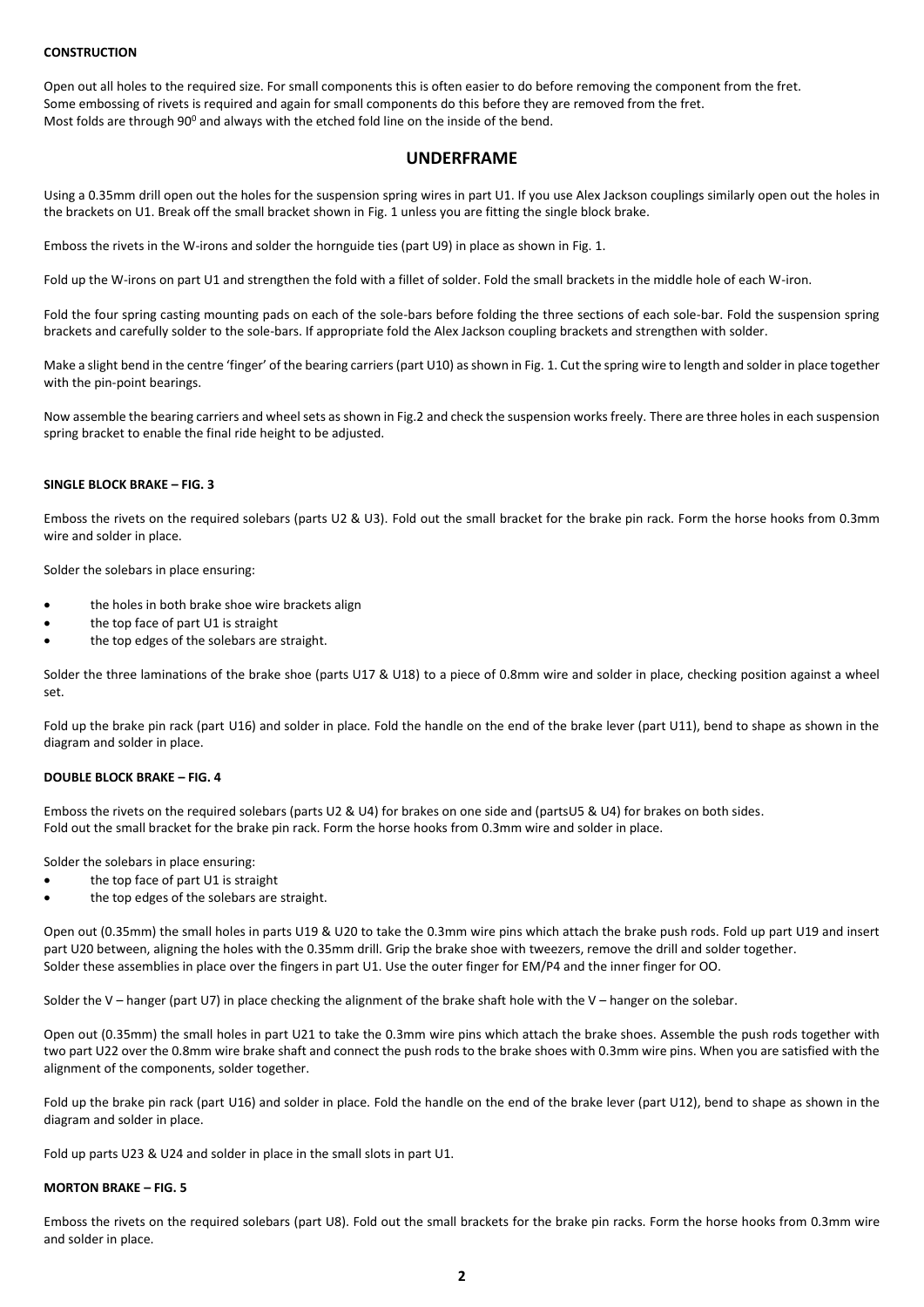Solder the solebars in place ensuring:

- the top face of part U1 is straight
- the top edges of the solebars are straight.

Solder the three V – hangers (parts U7 & U8) in place checking the alignment of the brake shaft holes.

Open out (0.35mm) the small holes in parts U19 & U20 to take the 0.3mm wire pins which attach the brake push rods. Fold up part U19 and insert part U20 between, aligning the holes with the 0.35mm drill. Grip the brake shoe with tweezers, remove the drill and solder together. Solder these assemblies in place over the fingers in part U1. Use the outer finger for EM/P4 and the inner finger for OO. Open out (0.35mm) the small holes in part U21 to take the 0.3mm wire pins which attach the brake shoes. Assemble the push rods together with two part U22 over the 0.8mm wire brake shaft and connect the push rods to the brake shoes with 0.3mm wire pins. When you are satisfied with the alignment of the components, solder together.

Fold up the brake pin racks (part U16) and solder in place. Fold the handles on the ends of the brake levers (parts U12 & U13) and bend to shape as shown in the diagram. The Morton lever is soldered in place together with a short length of 0.8mm wire which passes through the upper hole in both the lever and  $V$  – hanger.

Fold up parts U23 & U24 and solder in place in the small slots in part U1.

## **LIFT – LINK BRAKE – FIG. 6**

Emboss the rivets on the required solebars (parts U4 & U5). Fold out the small brackets for the brake pin racks. Form the horse hooks from 0.3mm wire and solder in place.

Solder the solebars in place ensuring:

- the top face of part U1 is straight
- the top edges of the solebars are straight.

Open out (0.35mm) the small holes in parts U19 & U20 to take the 0.3mm wire pins which attach the brake push rods. Fold up part U19 and insert part U20 between, aligning the holes with the 0.35mm drill. Grip the brake shoe with tweezers, remove the drill and solder together. Solder these assemblies in place over the fingers in part U1. Use the outer finger for EM/P4 and the inner finger for OO.

Solder the V – hanger (part U7) in place checking the alignment of the brake shaft hole with V- hangers on the solebars.

Open out (0.35mm) the small holes in part U21 to take the 0.3mm wire pins which attach the brake shoes. Assemble the push rods together with two part U22 over the 0.8mm wire brake shaft and connect the push rods to the brake shoes with 0.3mm wire pins. When you are satisfied with the alignment of the components, solder together.

Fold up the brake pin racks (part U16) and solder in place. Fold the handles on the ends of the brake levers (parts U12 & U14) and bend to shape as shown in the diagram. Form the bends in part U15 and solder to the lift – link lever.

Solder the brake levers in place. Part U15 is soldered to the solebar.

Fold up parts U23 & U24 and solder in place in the small slots in part U1.

## **AXLEBOXES & SPRINGS**

For Panter axleboxes & springs use part W5. For Warner axleboxes & springs use part W6 and the springs from part W5.

# **BODY**

#### **SIDES – FIGS. 7 & 8**

Clean up and if necessary straighten the side framing castings.

Remove the unwanted bolt heads from the side framing castings and shorten one of the framing brackets as shown in Fig.7. For this I used a small curved scalpel blade (Swan – Morton No. 15).

Drill (0.35mm) the holes for the door handrail. Mark out and drill (0.35mm) holes for the horse hooks. Form the horse hooks from 0.3mm wire and fit in place.

For a Diagram 1413 or 1484 ventilated van attach the side vents (parts B8, B9 and, if appropriate, B10). For this we used thin superglue.

Open up the holes in part B1 with a 0.5mm drill. Fold the flaps on part B1, locate over the locating pins in the centre of the recesses in the back of the sides and fix in place. This can be done either with superglue or soldered by those with the skill and confidence.